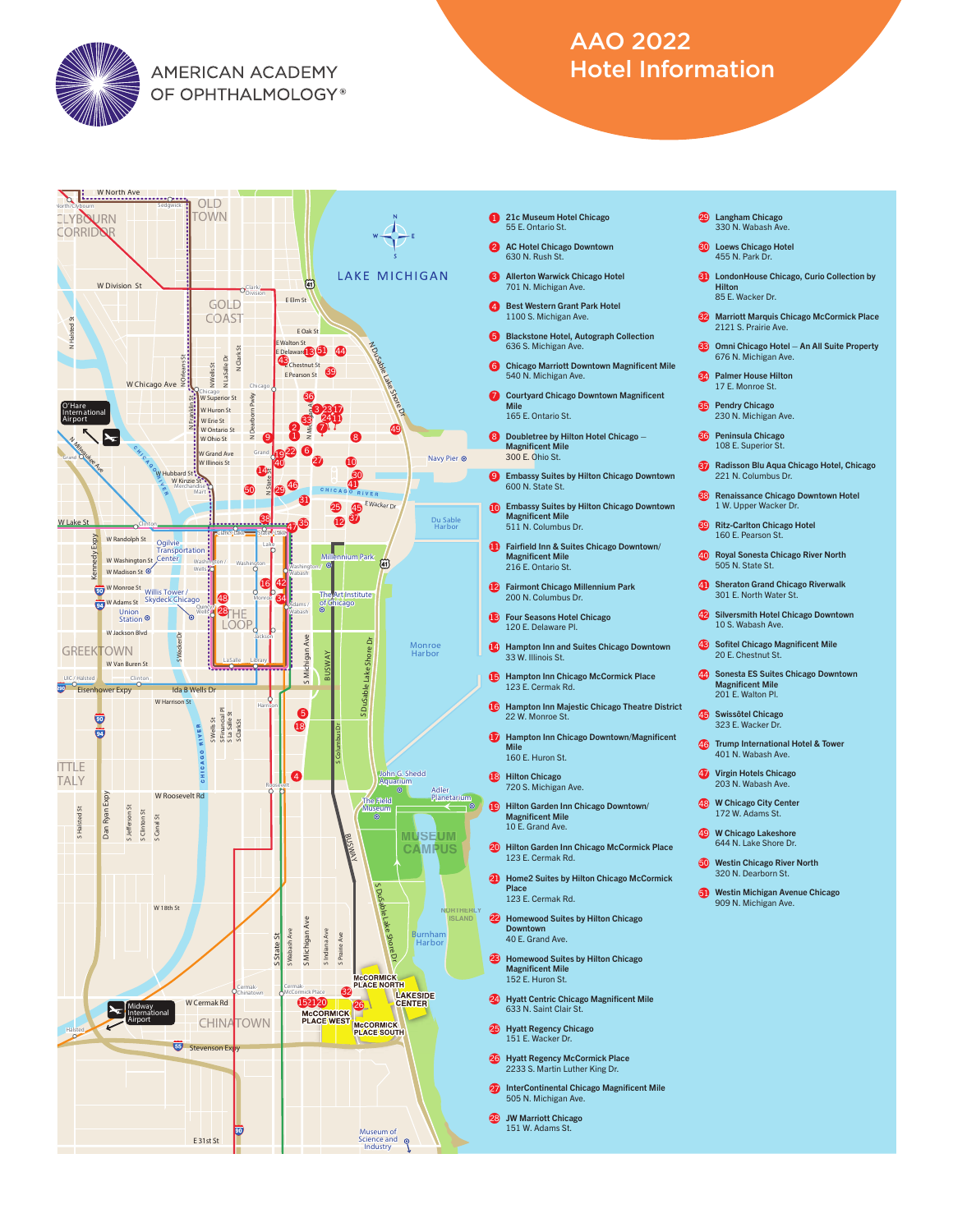## AAO 2022 Hotel Information

|                 |                                                                                                           | SINGLE/DOUBLE STARTS AT* | <b>SUITE RATE RANGE</b> | <b>COMP BREAKFAST</b> | <b>APPROX. DISTANCE</b> |
|-----------------|-----------------------------------------------------------------------------------------------------------|--------------------------|-------------------------|-----------------------|-------------------------|
| $\mathbf{1}$    | 21c Museum Hotel Chicago                                                                                  | \$294                    |                         |                       | 3.7 miles               |
| $\overline{2}$  | <b>AC Hotel Chicago Downtown</b>                                                                          | \$239                    |                         |                       | 3.7 miles               |
| 3               | <b>Allerton Warwick</b><br><b>Chicago Hotel</b>                                                           | \$225                    |                         |                       | 3.7 miles               |
| $\overline{4}$  | <b>Best Western Grant Park Hotel</b>                                                                      | \$205                    |                         |                       | 2.0 miles               |
| 5               | <b>Blackstone Hotel,</b><br><b>Autograph Collection</b>                                                   | \$296                    |                         |                       | 2.3 miles               |
| 6               | <b>Chicago Marriott Downtown</b><br><b>Magnificent Mile</b>                                               | \$325                    | \$526-\$785             |                       | 3.5 miles               |
| $\overline{7}$  | <b>Courtyard Chicago Downtown</b><br><b>Magnificent Mile</b>                                              | \$269                    |                         |                       | 3.7 miles               |
| $\,8\,$         | <b>Doubletree by Hilton Hotel</b><br><b>Chicago - Magnificent Mile</b>                                    | \$296                    |                         |                       | 3.6 miles               |
| $\overline{9}$  | <b>Embassy Suites by Hilton</b><br><b>Chicago Downtown</b>                                                | \$318                    |                         |                       | 3.7 miles               |
| 10 <sup>°</sup> | <b>Embassy Suites by Hilton</b><br><b>Chicago Downtown</b><br><b>Magnificent Mile</b><br>Two-bedded Rooms | \$329<br>\$339           |                         |                       | 3.5 miles               |
| 11              | <b>Fairfield Inn &amp; Suites Chicago</b><br><b>Downtown/Magnificent Mile</b>                             | \$249                    |                         |                       | 3.7 miles               |
| 12              | <b>Fairmont Chicago</b><br><b>Millennium Park</b>                                                         | \$299                    | \$399                   |                       | 3.0 miles               |
| 13              | <b>Four Seasons Hotel Chicago</b>                                                                         | \$455                    | \$523                   |                       | 4.1 miles               |
| 14              | <b>Hampton Inn and Suites</b><br><b>Chicago Downtown</b>                                                  | \$286                    |                         | $\bullet$             | 3.6 miles               |
| 15              | <b>Hampton Inn Chicago</b><br><b>McCormick Place</b>                                                      | \$342                    |                         |                       | .3 miles                |
| 16              | Hampton Inn Majestic Chicago<br><b>Theatre District</b>                                                   | \$269                    |                         |                       | 3.0 miles               |
| 17              | <b>Hampton Inn Chicago</b><br><b>Downtown/Magnificent Mile</b>                                            | \$254                    |                         | $\bullet$             | 3.8 miles               |
| 18              | <b>Hilton Chicago</b>                                                                                     | \$329                    | \$742                   |                       | 2.2 miles               |
| 19              | <b>Hilton Garden Inn Chicago</b><br>Downtown/ Magnificent Mile                                            | \$275                    |                         |                       | 3.6 miles               |
| 20              | <b>Hilton Garden Inn Chicago</b><br><b>McCormick Place</b>                                                | \$349                    |                         |                       | .3 miles                |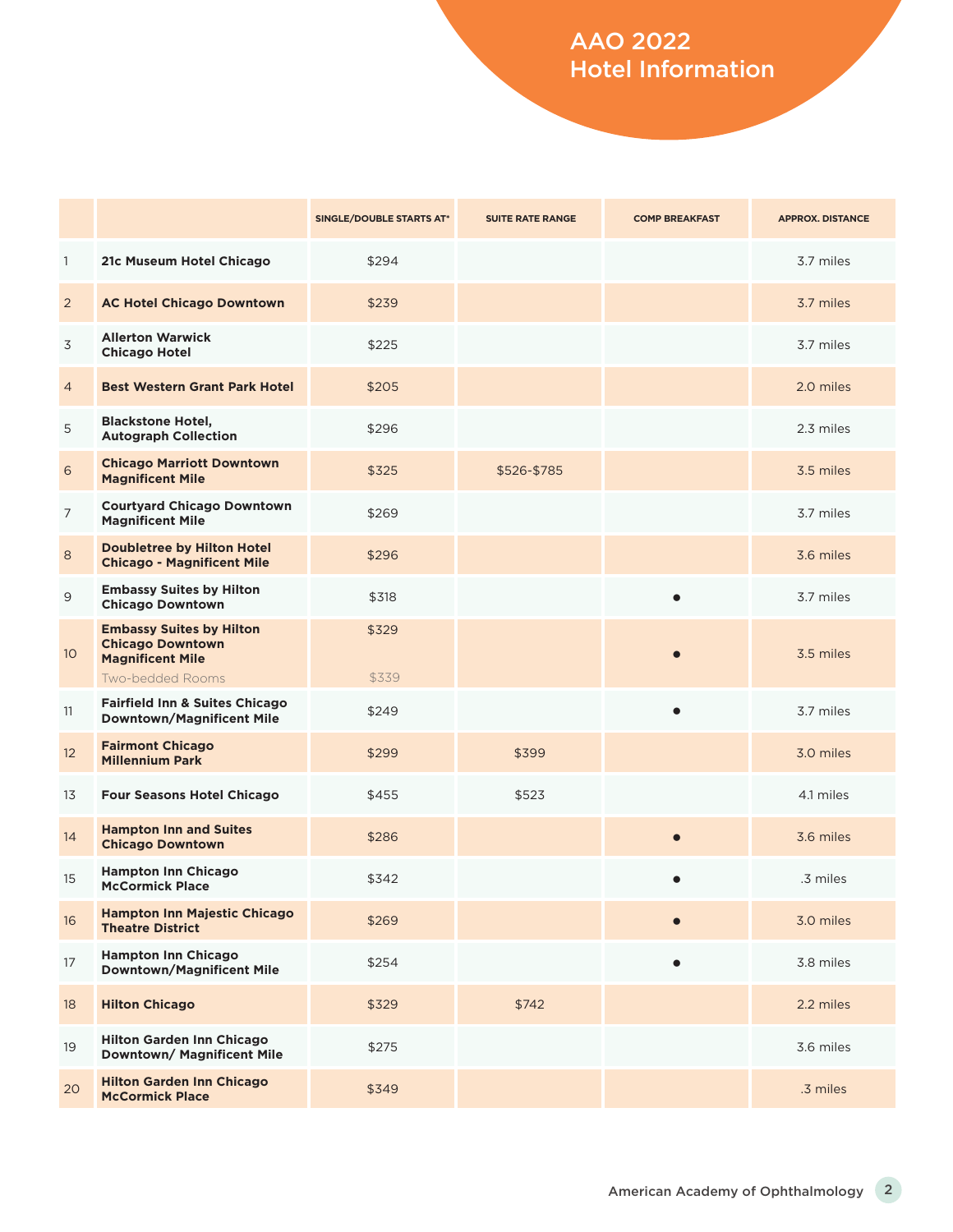## AAO 2022 Hotel Information

|    |                                                                              | SINGLE/DOUBLE STARTS AT* | <b>SUITE RATE RANGE</b> | <b>COMP BREAKFAST</b> | <b>APPROX. DISTANCE</b> |
|----|------------------------------------------------------------------------------|--------------------------|-------------------------|-----------------------|-------------------------|
| 21 | <b>Home2 Suites by Hilton</b><br><b>Chicago McCormick Place</b>              | \$340                    |                         | $\bullet$             | .3 miles                |
| 22 | <b>Homewood Suites by Hilton</b><br><b>Chicago Downtown</b>                  | \$270                    |                         |                       | 3.6 miles               |
| 23 | <b>Homewood Suites by Hilton</b><br><b>Chicago Magnificent Mile</b>          | \$285                    |                         | $\bullet$             | 3.8 miles               |
| 24 | <b>Hyatt Centric Chicago</b><br><b>Magnificent Mile</b>                      | \$289                    |                         |                       | 3.7 miles               |
| 25 | <b>Hyatt Regency Chicago</b>                                                 | \$294                    | \$336-\$441             |                       | 3.1 miles               |
| 26 | <b>Hyatt Regency</b><br><b>McCormick Place</b>                               | \$352                    | \$660-\$2229            |                       | Adjacent                |
| 27 | <b>InterContinental Chicago</b><br><b>Magnificent Mile</b>                   | \$299                    | \$449                   |                       | 3.5 miles               |
| 28 | <b>JW Marriott Chicago</b><br>Club Level Guest Room                          | \$350<br>\$418           | \$560                   |                       | 3.0 miles               |
| 29 | <b>Langham Chicago</b>                                                       | \$451                    | \$596                   |                       | 3.3 miles               |
| 30 | <b>Loews Chicago Hotel</b>                                                   | \$299                    | \$369-\$529             |                       | 3.4 miles               |
| 31 | <b>LondonHouse Chicago, Curio</b><br><b>Collection by Hilton</b>             | \$336                    |                         |                       | 3.3 miles               |
| 32 | <b>Marriott Marquis Chicago</b><br><b>McCormick Place</b><br>View Guest Room | \$368<br>\$402           | \$537-\$1688            |                       | .3 miles                |
| 33 | Omni Chicago Hotel - An All<br><b>Suite Property</b>                         | \$338                    |                         |                       | 3.8 miles               |
| 34 | <b>Palmer House Hilton</b>                                                   | \$299                    | \$590                   |                       | 2.8 miles               |
| 35 | <b>Pendry Chicago</b>                                                        | \$294                    |                         |                       | 3.1 miles               |
| 36 | Peninsula Chicago                                                            | \$464                    | \$619-\$745             |                       | 3.8 miles               |
| 37 | <b>Radisson Blu Aqua Chicago</b><br><b>Hotel, Chicago</b>                    | \$269                    |                         |                       | 3.0 miles               |
| 38 | <b>Renaissance Chicago</b><br><b>Downtown Hotel</b>                          | \$334                    |                         |                       | 3.2 miles               |
| 39 | <b>Ritz-Carlton Chicago Hotel</b>                                            | \$442                    | \$599                   |                       | 4.0 miles               |
| 40 | Royal Sonesta Chicago<br><b>River North</b>                                  | \$308                    |                         |                       | 3.5 miles               |